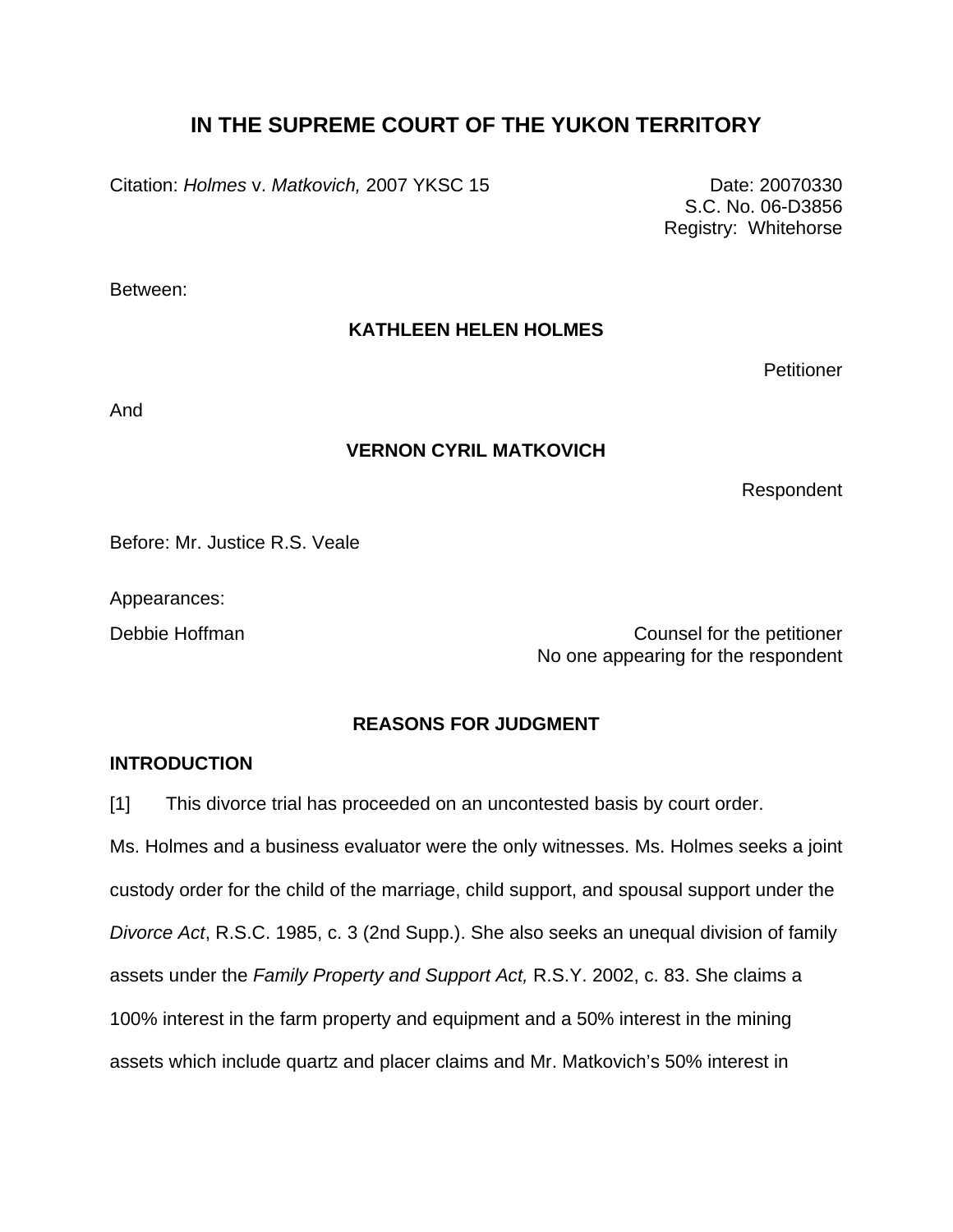19651 Yukon Inc., a corporation that owns and operates heavy equipment for the mining industry. The corporation also owns mining claims.

#### **MR. MATKOVICH'S FAILURE TO DISCLOSE**

[2] The trial has proceeded on an uncontested basis because of Mr. Matkovich's failure to disclose his financial assets in a reasonable manner. This failure is the subject of two previous decisions in this case: *Holmes* v. *Matkovich*, 2007 YKSC 1 and *Holmes*  v. *Matkovich,* 2007 YKSC 05.

[3] To summarize these decisions, counsel for Ms. Holmes received no financial documentation after written requests to both Mr. Matkovich and his corporate counsel, commencing January 2006. Mr. Matkovich's corporate counsel cooperated throughout but received very little cooperation from her client. After a court application on July 18, 2006, precipitated by Mr. Matkovich blocking access to the family farm with heavy equipment, the Court ordered Mr. Matkovich to file and deliver a complete Financial Statement by August 3, 2006. Mr. Matkovich did not file a Financial Statement. At a pre-trial conference on October 5, 2006, the Court ordered Mr. Matkovich to file his Financial Statement by October 20, 2006, and set a hearing date of January 29, 2007, at the request of counsel for Ms. Holmes.

[4] On October 20, 2006, Mr. Matkovich filed an incomplete Financial Statement that did not contain any information on 19651 Yukon Inc., his placer mining claims, his mining equipment, recreation equipment or his gun and ivory collections.

[5] On December 13, 2006, counsel for Ms. Holmes applied to have Mr. Matkovich's Answer and Counter-Petition struck. The Court ordered Mr. Matkovich to file a complete Financial Statement, his List of Documents and the documents themselves. The order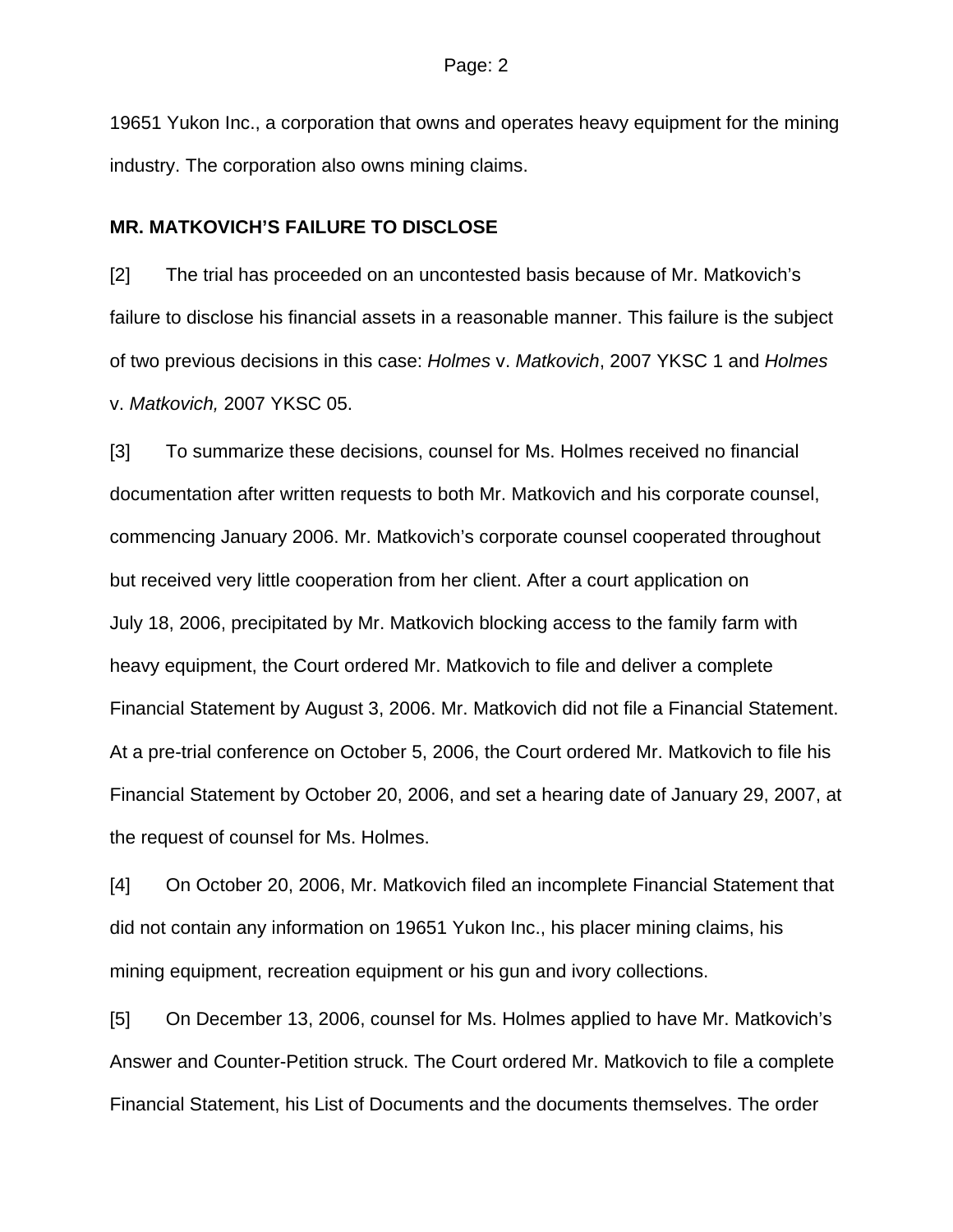required Mr. Matkovich to pay the legal fees and disbursements of Ms. Holmes since the preparation for the July 18, 2006 application. It specified that an application for contempt and to strike his Answer and Counter-Petition was set for January 8, 2007. Although Mr. Matkovich's corporate counsel indicated that trial counsel would be retained, no trial counsel has ever appeared.

[6] Mr. Matkovich responded by filing a List of Documents consisting of 63 documents. He also filed an unsworn Amended Financial Statement attached as an exhibit to an affidavit of his corporate counsel. He failed to pay the costs of Ms. Holmes in the approximate amount of \$14,353.

[7] I concluded that his List of Documents and unsworn Financial Statement were inadequate disclosure and, aside from being in contempt of court, deprived Ms. Holmes of a fair trial. I ordered that his Answer and Counter-Petition be struck and the hearing proceed at the request of Ms. Holmes, on an undefended basis. I ordered that funds from the sale of a Dodge truck be applied to the outstanding costs order and the balance be held in the trust account of counsel for Ms. Holmes.

#### **BACKGROUND**

[8] Ms. Holmes is 48 years old and Mr. Matkovich is 45 years old. They have lived together since approximately 1987. They married on January 11, 2000, and separated in December 2005. They have one child who is 16 years old.

[9] Ms. Holmes met Mr. Matkovich when she was 29 years old. She had worked as a fire lookout person in Alberta for two seasons, taken courses at beauty school and worked at various deli sandwich jobs.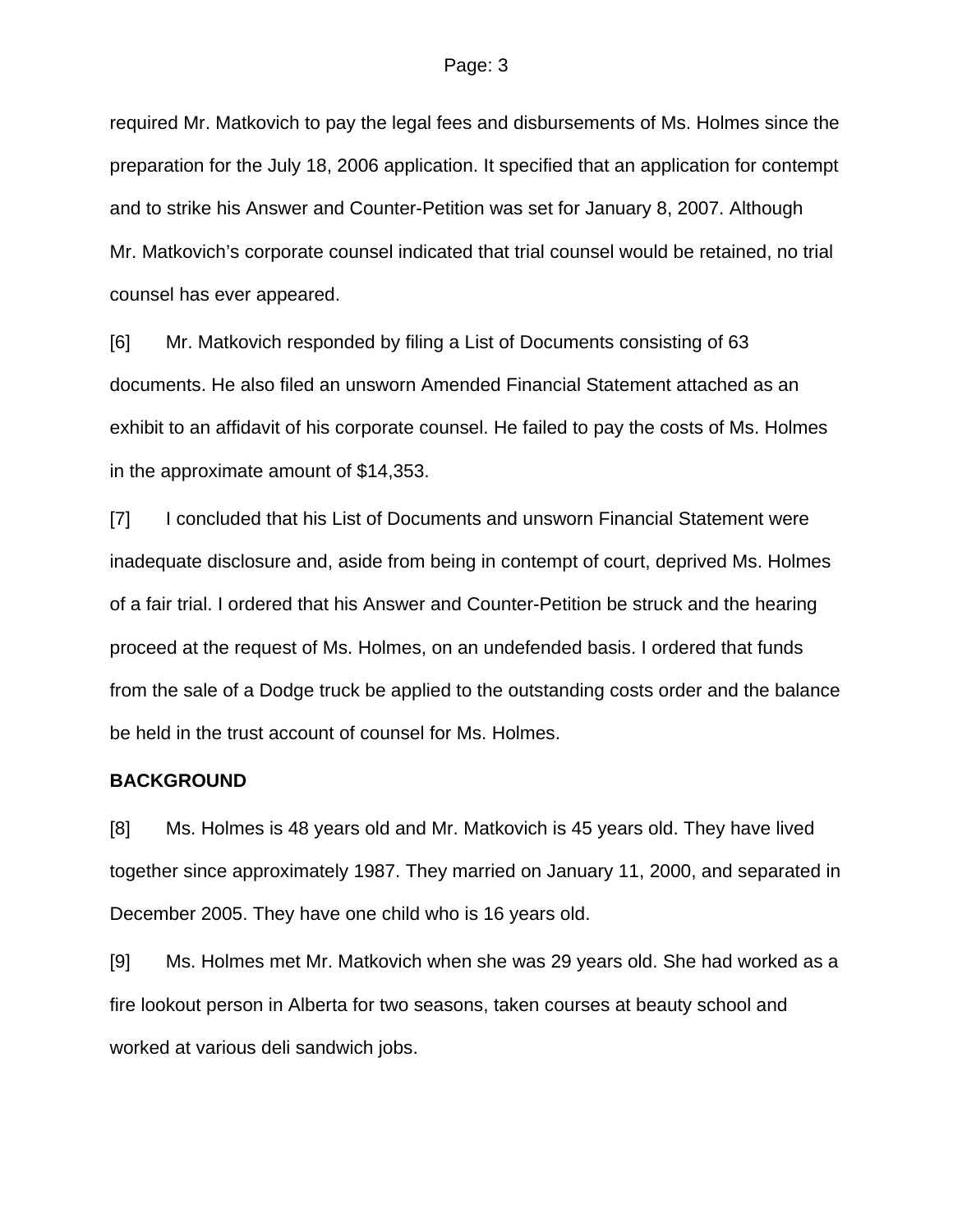[10] They met in Peace River, Alberta, but shortly after falling in love, in 1985, they moved to the Yukon. Life was difficult for them in the early years of their relationship. Ms. Holmes had to come to grips with her drinking and smoking. They separated for a time and she attended the Crossroads Treatment Centre in Whitehorse. Her treatment was successful. She describes herself as a recovering alcoholic and they reconciled for many years until their separation in December 2005.

[11] In 1988, they lived in a bus behind an RV repair business where he worked. She became pregnant in November while they lived in the bus. Their son Lucas was born on November 24, 1990.

[12] In the early 1990's, she borrowed \$10,000 from her mother so they could buy a cabin at Lake Laberge, outside Whitehorse. Life was difficult as there was no running water and very little money. Her son was born prematurely and she had to move into town. Mr. Matkovich apparently spent some time in jail during this period.

[13] They decided to move to the Dawson City area to try the mining business. Initially, it was difficult as they lived in the bus at Montana Creek with the assistance of a generator. It was a subsistence lifestyle but he enjoyed mining and prospecting. She worked at home raising their son and providing high calorie meals for him.

#### **THE FAMILY FARM**

[14] In 1994, they became interested in a hay farm on the Indian River, south of Dawson City, for a price of \$90,000. They were able to finance the purchase as her mother provided the down payment of \$1,000 and \$9,000 to close the purchase on October 1, 1994. A total of \$20,000 was paid by her mother before she died in 1996. The balance of the purchase price came from her mother's estate. Her mother's estate,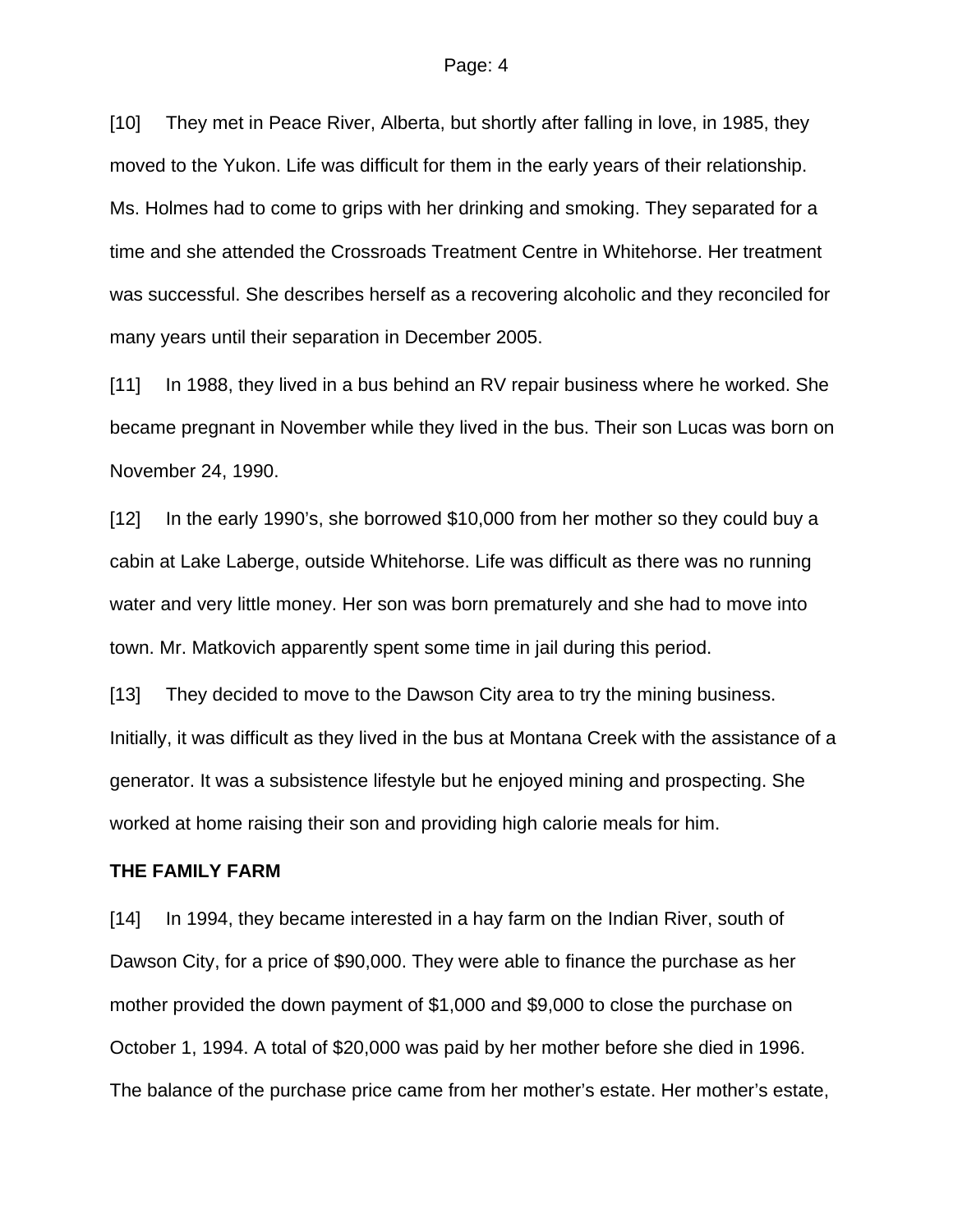which was almost \$1 million, provided the funds to buy the Indian River farm which was in joint names and a D8 Cat in Mr. Matkovich's name.

[15] They initially lived in a blacksmith shop at the farm. Ms. Holmes and Mr. Matkovich worked together to saw the logs to build a shop. During this period, 1994 to 1996, Mr. Matkovich farmed and worked for placer miners. Ms. Holmes worked in the home as well as on the farm. There was still no running water and raising a family was strenuous work. She split wood, skinned moose, hauled water, gardened, looked after livestock and cooked and maintained the household. They were a partnership. Ms. Holmes also provided a steady stream of income from her inheritance while Mr. Matkovich learned the gold mining business.

[16] In 1996, the shop was completed and they moved into the back of it where Ms. Holmes and Mr. Matkovich lived with their son as well as other family members from time to time. They lived in the back of the shop until a log home was completed. Ms. Holmes never resided in the log home as she began to have health problems and in 2005, she spent most of her time in Whitehorse where medical expertise was more accessible. In December 2005, she and Mr. Matkovich took his mother to Belize for a holiday. He apparently left her in Belize with his mother.

[17] Lucas is now 16 years-old. He spent the summer of 2006 working for Klondike Star. He now resides in Whitehorse with Ms. Holmes. He has been home-schooled in the past but is now finishing Grade 9. There are some communication difficulties between the parents which may affect Lucas.

[18] The Indian River hay farm consists of 240 acres, a new log house, a shop and living quarters, a greenhouse and satellite dish and gardens. It is located about 40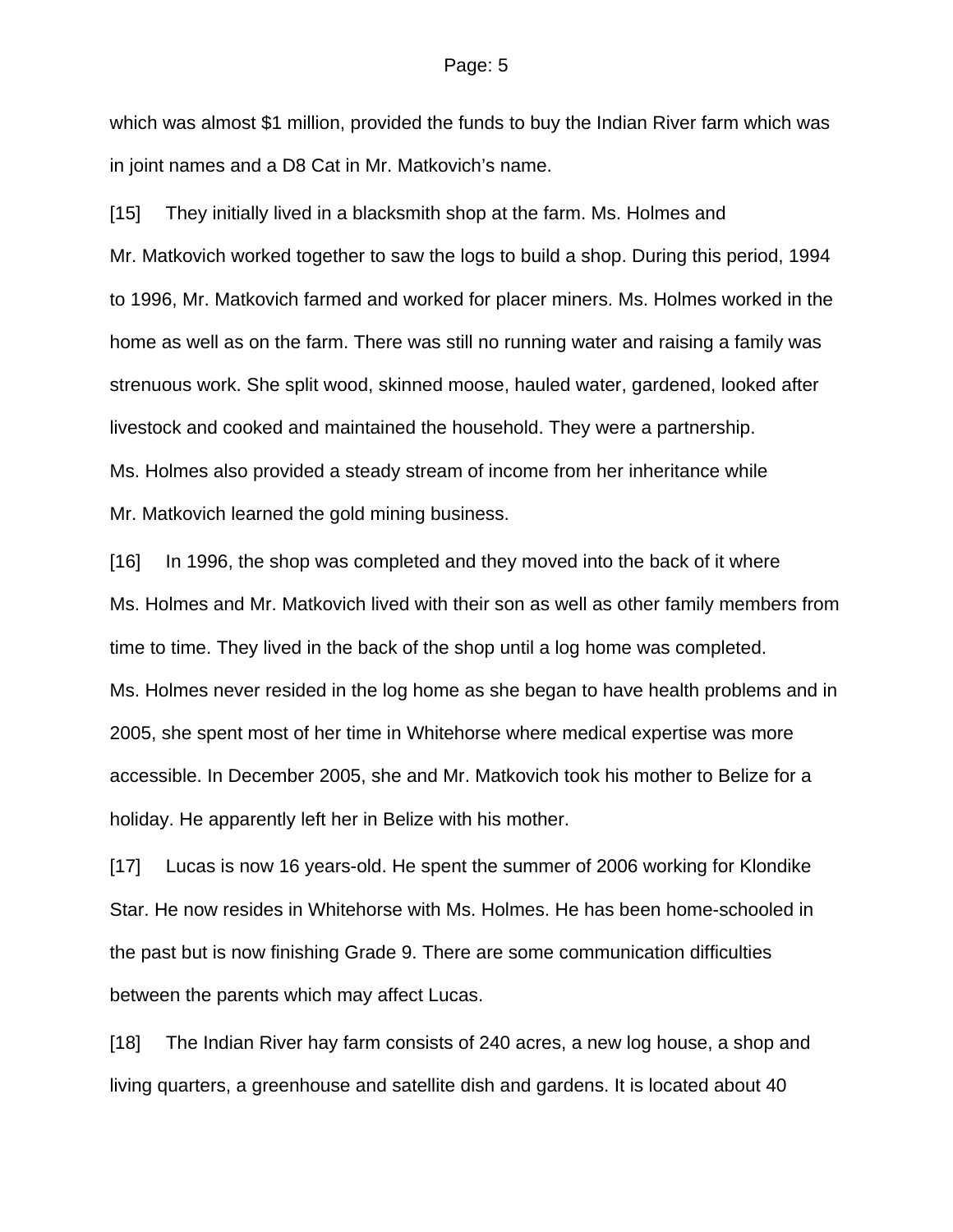kilometres south of Dawson City, in a gold mining area. Ms. Holmes presented photographs depicting each building, the equipment and the cultivation. The farm was extensive and in excellent shape before Ms. Holmes left in 2005 for health reasons. After her departure, the farm fell into a state of disrepair which was very disturbing to Ms. Holmes after all the work she put into it. Mr. Matkovich initially prevented her access by placing a D8 Cat in the driveway. The Court ordered the Cat to be removed on July 18, 2006, which was when Ms. Holmes discovered the state of disrepair that occurred while Mr. Matkovich was looking after the farm.

[19] There is also a blacksmith shop, goat shed, storage room and small cabin. There are several old vehicles, a tractor and farm equipment, a Nodwell drill and generators. There are valuable lathes, a drill press and a lycoming aircraft engine. She acknowledges that she has no use for the lathes, drill press and lycoming engine. I assume she also has no use for the Nodwell drill. She does need the tractor and farm equipment to maintain the farm or to assist in selling it as a going concern.

[20] There is a further matter regarding the farm. Mr. Matkovich appears to have staked some placer and quartz claims over the farm property. No evidence was presented as to the extent of the claims staked on the titled farm property. In August 2006, when Ms. Holmes was able to access the farm property, she discovered that a large double lane, gravelled access road had been built on the property to permit drilling on the placer claims. She is not certain where the drilling is on the farm property but she is certain the access road is on the property. She never consented to the construction of the access road on the farm.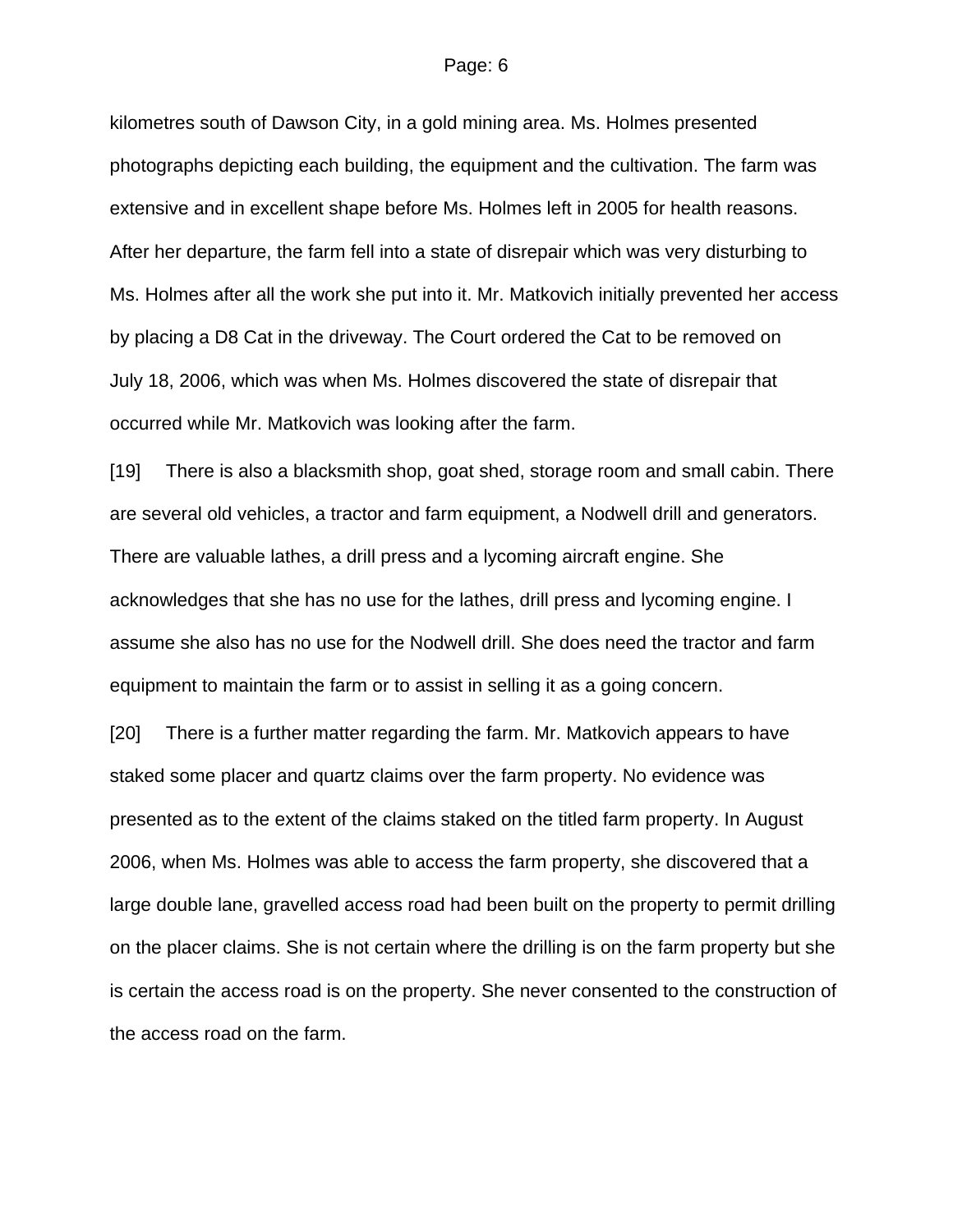#### **MS. HOLMES INCOME AND HEALTH**

[21] As indicated, Ms. Holmes inherited a substantial estate from her mother who died in 1996. This inheritance provided the entire purchase price of \$90,000 plus \$8,400 in interest to buy the farm. The last payment was made in October 1998.

[22] She also received an annual income from a trust fund created by her mother. The fund initially amounted to \$640,000 and she receives a declining amount each year as the capital sum is depleted. Between 2000 and 2005, she has received the following amounts:

- 2000: \$72,842.91 from capital;
- 2001: \$21,865.84 from income; \$34,113.06 from capital;
- 2002: \$14,881.70 from income; \$30,716.98 from capital;
- 2003: \$11,231.46 from income; \$33,018.88 from capital;
- 2004: \$10,504.01 from income; \$32,349.93 from capital;

2005: \$8,392.75 from income; \$36,125.54 from capital.

She stated that she received \$44,000 in 2006 and she expects to receive a declining amount each year until 2016 when she receives her last payment of \$30,000.

[23] She has always used these funds to support the family and the farm so that Mr. Matkovich could pursue mining and prospecting ventures. For example, she and Mr. Matkovich purchased a D8 Caterpillar valued at \$50,000 and a 2004 Dodge truck for \$36,380. I ordered the truck to be sold for \$29,500, a transaction unilaterally arranged by Mr. Matkovich. Ms. Holmes agreed to sell Mr. Matkovich her half interest in the D8 Cat in June 2006 for \$25,000. She also loaned \$10,000 to Mr. Matkovich's sister in 2001. It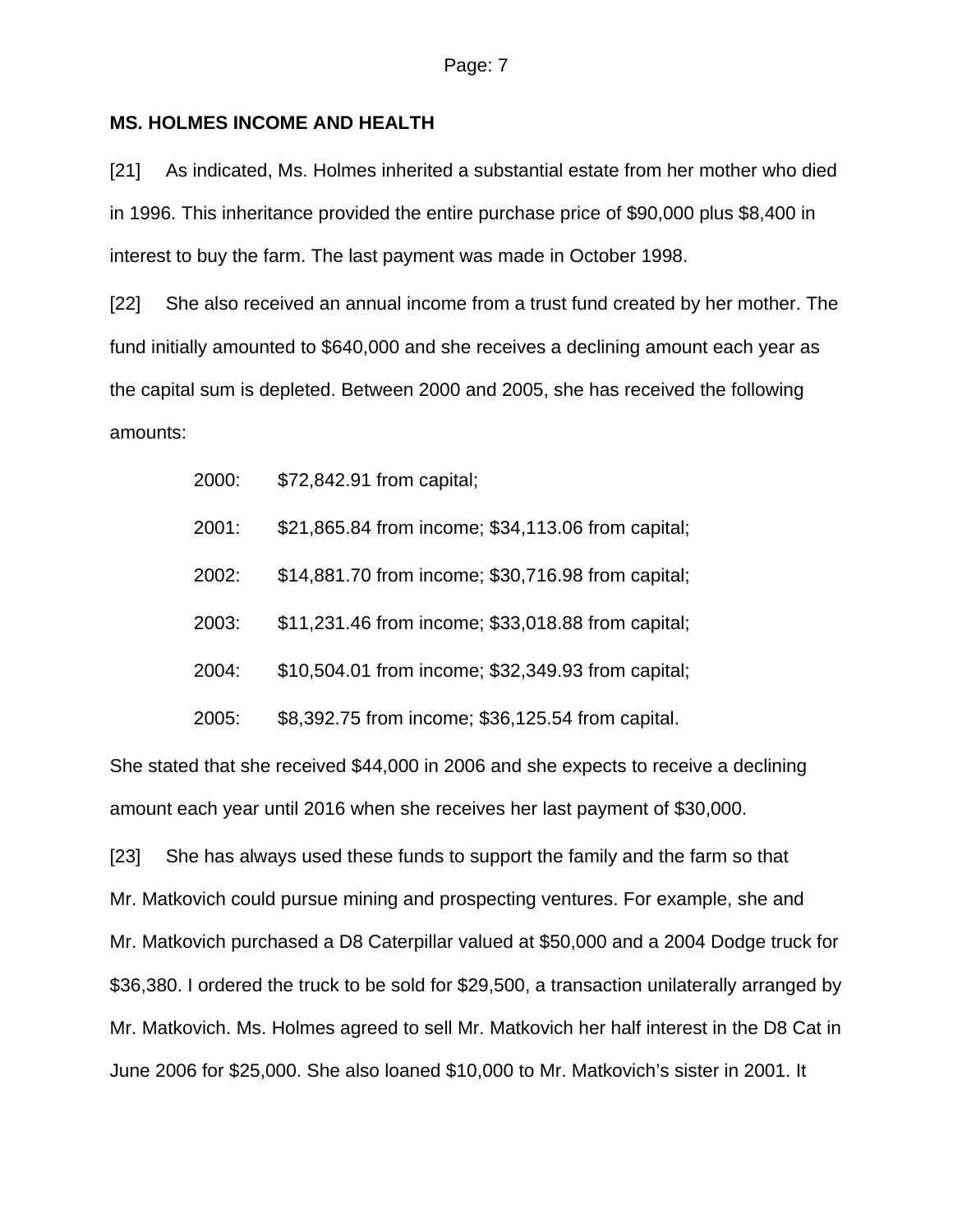remains unpaid. She has always worked on the farm and in the home. Ms. Holmes has never worked outside the farm or family home and relies entirely on her trust income.

[24] In the early years of the relationship, her health was good. However, she has since developed serious health issues. She has suffered from depression since the early 1990's. It was not diagnosed until 1996. She has been on medication since the diagnosis. While she enjoyed many aspects of her farm lifestyle, it has taken a toll. She has tendonitis in her forearms and bursitis in her shoulder. She had a hysterectomy in 2003 and was on morphine for two months because of painful tumours.

[25] She was diagnosed with hepatitis C in 1996, which has exacerbated her depression. She has significant liver disease. Her hepatitis C will remain untreated until she recovers from the trauma of the divorce.

[26] Her medical condition is supported by medical reports. The recommended treatment for her hepatitis C requires her to be free of alcohol so she will need treatment for her alcohol problem before she embarks on the hepatitis C treatment. The latter has many difficult side effects. Ms. Holmes also smokes. In 2005, she began to have chest pains and moved to Whitehorse so she could get treatment for all her health problems. She states that she and Mr. Matkovich were not separated at that time; rather, the move was motivated by the need for medical care. To avoid hotel costs, she purchased a small trailer for \$24,500. This is where she presently resides.

#### **MR. MATKOVICH'S INCOME**

[27] Mr. Matkovich has been the beneficiary of Ms. Holmes' trust fund and inheritance but he has also been successful in the prospecting, gold mining and heavy equipment rental business. He has contributed labour and equipment to the farm property.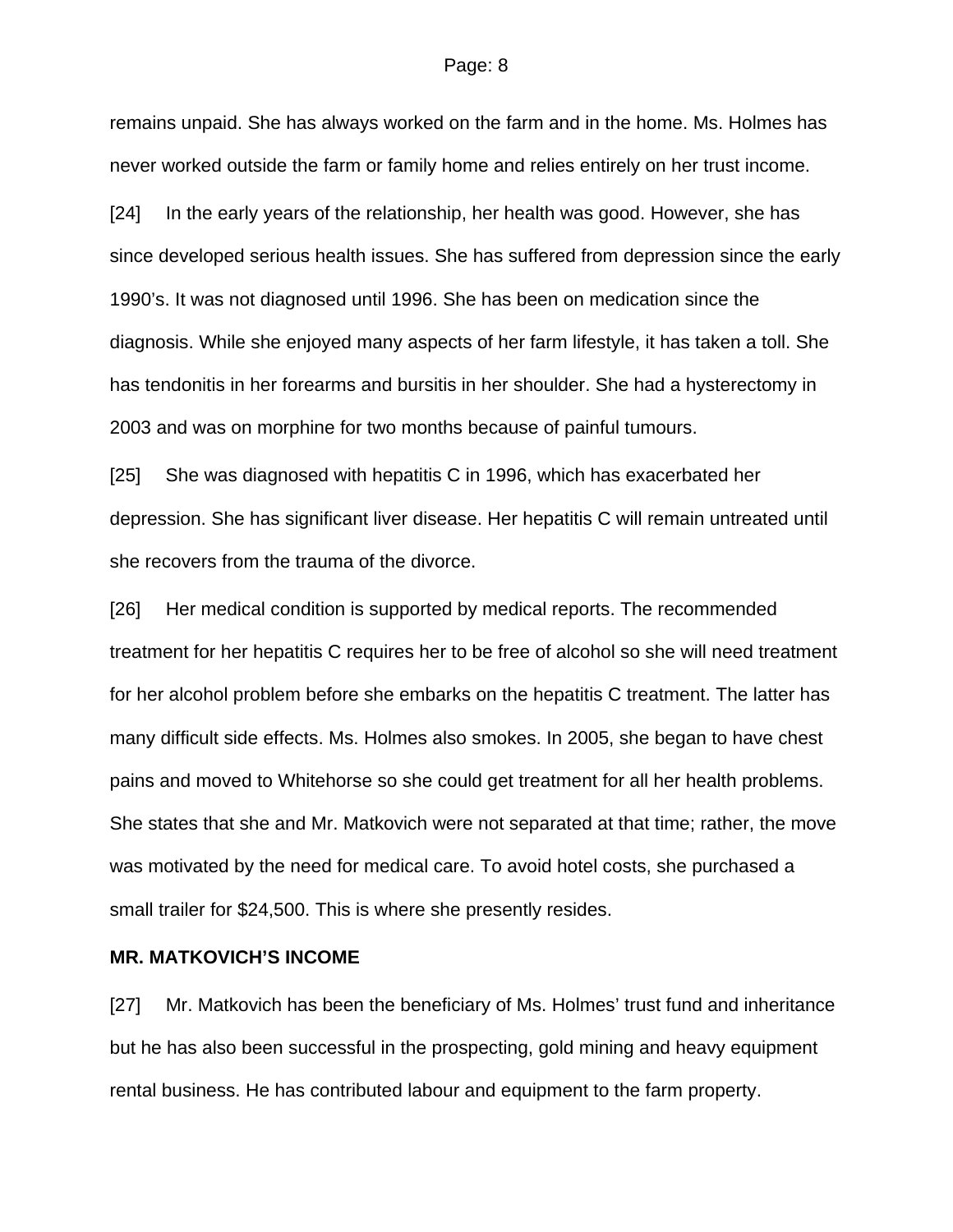[28] Ms. Holmes states that he did not earn more than \$30,000 a year until he became successful in gold mining and prospecting. However, he is a welder, fabricator and mechanic, all valuable skills in the mining business.

[29] Mr. Matkovich has been mining and prospecting with his partner, Tom Morgan, for many years. It has been a difficult business but has now begun to pay off. In 2004, they both received the Prospector of the Year award.

[30] They incorporated 19651 Yukon Inc. some time in 1999. Their chartered accountant has attempted to prepare draft financial statements but is unable to do so with accuracy because of the lack of banking information. Some of the information in 2002 came from Ms. Holmes who was record keeping at the time. While the supporting information cannot be verified without the co-operation of Mr. Matkovich, it does reveal some revenue trends:

| 2001: | \$8, 283  |
|-------|-----------|
| 2002: | \$21,293  |
| 2003: | \$58,446  |
| 2004: | \$63,779  |
| 2005: | \$271,031 |
| 2006: | \$179,109 |

[31] Mr. Matkovich, Tom Morgan and 19651 Yukon Inc. have two joint venture agreements with Klondike Star Mineral Corporation and one with Klondike Gold Corporation. 19651 Yukon Inc. also has an equipment lease agreement with Klondike Star.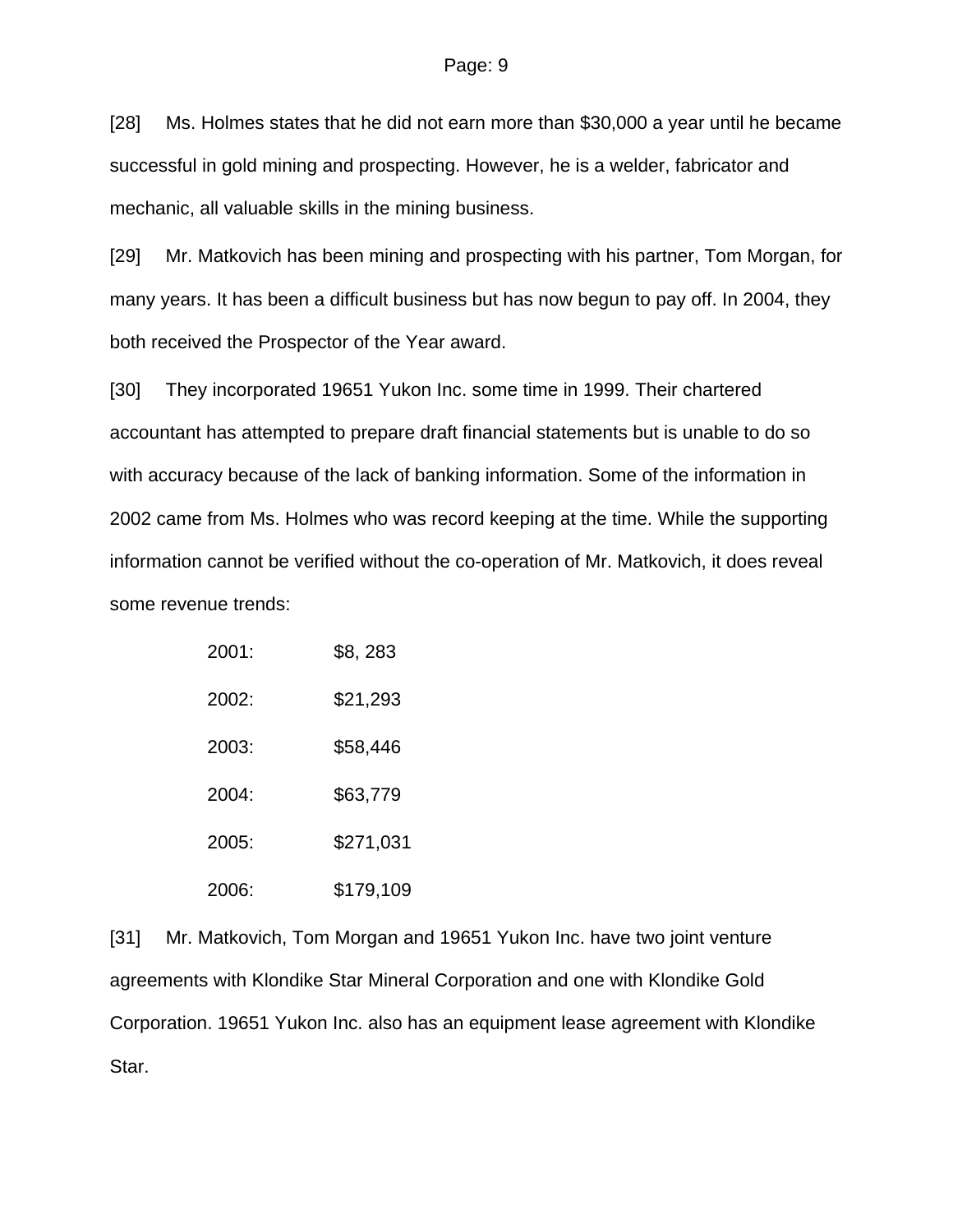[32] Clark Evaluation Services Ltd. filed a report estimating the fair market value of Mr. Matkovich's 50% shareholding in 19651 Yukon Inc. to be \$102,000. Douglas Welsh, a chartered business evaluator, was unable to express a formal valuation opinion because of the lack of information. For example, there is no formal appraisal of the equipment consisting of the Nodwell drill, an excavator and a D6 Caterpillar and it appears that some equipment is not listed. There is also no evaluation of the mining claims owned by 19651 Yukon Inc.

[33] The difficulty presented by the lack of information from Mr. Matkovich cannot be underestimated. Two of the agreements, the Joint Venture Agreement with Klondike Star Mineral Corporation dated June 28, 2006, and the Indian River Property dated December 2, 2004, provide for a net smelter return to Mr. Matkovich that could provide significant income to him. There is no evidence to establish a value of the joint ventures. [34] Mr. Matkovich also works for Klondike Star and his 2006 T4 income is for \$91,000. This is consistent with the Financial Statement he filed on October 20, 2006, but it does not reflect the \$40,000 in contract income in 2006 from 19651 Yukon Inc. He also received rental income from the D8 Caterpillar, which was originally owned jointly until his purchase of Ms. Holmes' interest in June 2006. The D8 Caterpillar earns \$8,750 a month gross and it should net \$70,000 a year, so I will impute that as additional income. The result is an annual income for Mr. Matkovich of \$211,000 in 2006.

[35] Mr. Matkovich has also staked a large number of placer and quartz mining claims in his personal name. Those claims are not part of the evaluation of the fair market value of Mr. Matkovich's shares in 19651 Yukon Inc. A mining recorder claim search indicates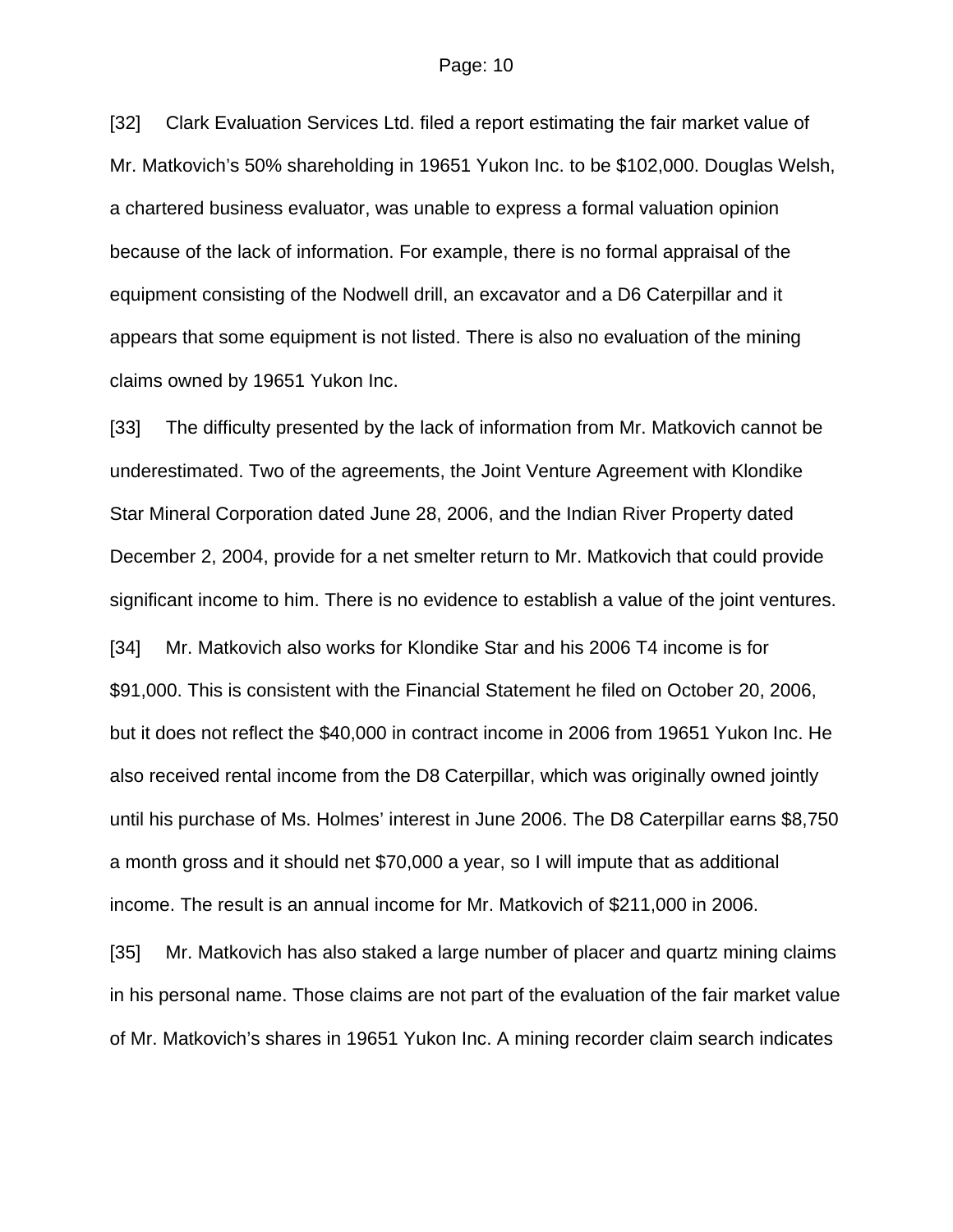approximately 50 quartz claims. It is not possible to place an accurate value on these claims without the cooperation of Mr. Matkovich.

[36] Mr. Matkovich is also the registered owner of a lesser number of quartz claims, six of which are referred to as Farm  $1 - 6$  which have been kept out of the mining agreements referred to. I also assume that these are staked on the family farm. Mr. Matkovich is also a 25% owner in at least 87 quartz claims. No value has been placed on these assets.

[37] Mr. Matkovich also has a collection of 9 antique guns that Ms. Holmes values at \$5,000 to \$7,000. He also has an ivory collection from his gold mining that could have significant value.

## **ISSUES**

[38] There are a number of issues to address:

- Issue 1: Should there be a joint custody order for the child, and child support paid to Ms. Holmes?
- Issue 2: Should Ms. Holmes be granted a 100% interest in the Indian River Farm?
- Issue 3: Should Ms. Holmes receive spousal support?
- Issue 4: Should Ms. Holmes receive an interest in the mining assets?
- Issue 5: How should the personal effects be divided?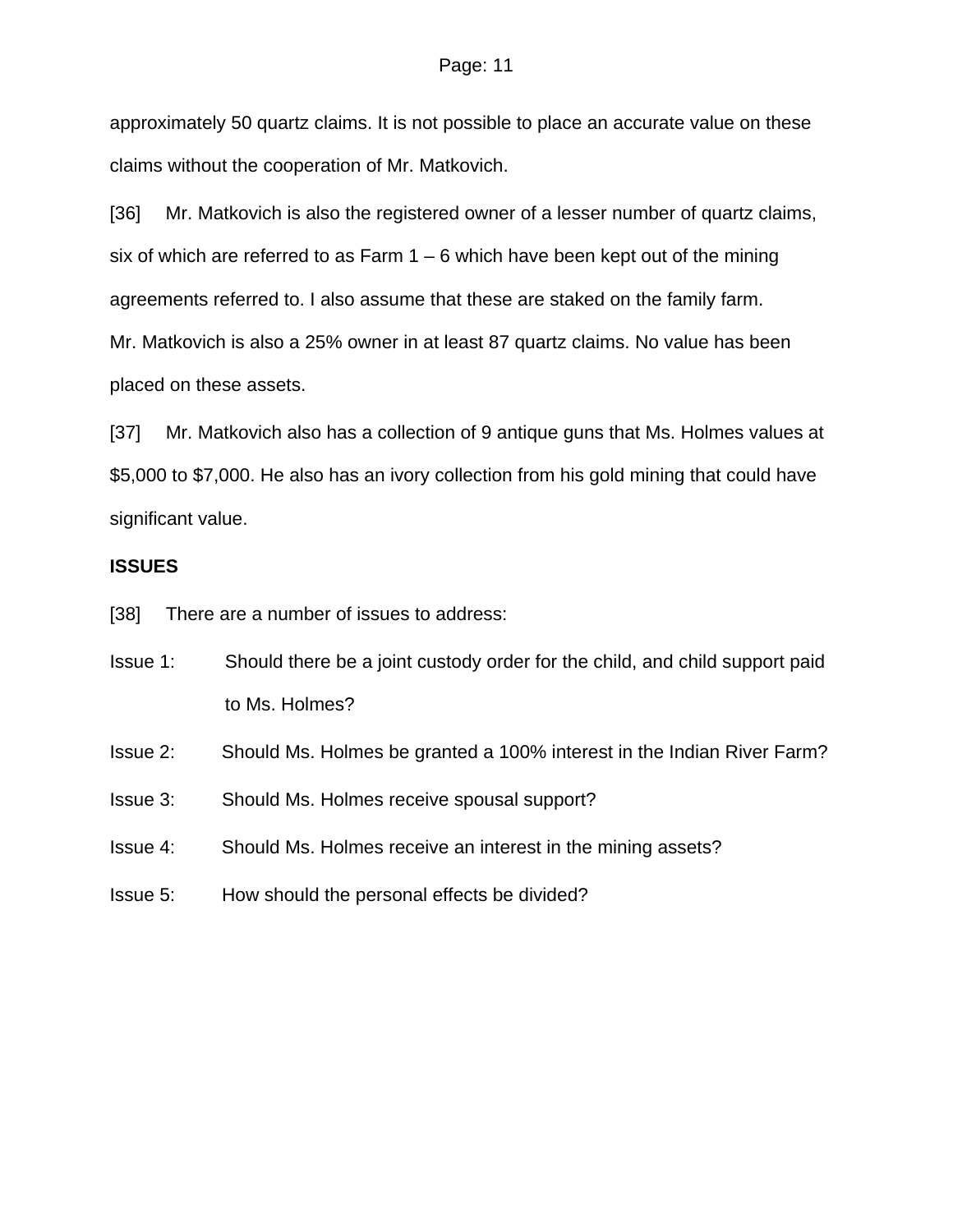## **DECISION**

# **Issue 1: Should there be a joint custody order for the child, and child support paid to Ms. Holmes?**

[39] I have granted a divorce judgment following the trial and made a joint custody order for Lucas, whose primary residence should be with Ms. Holmes. There are some communication difficulties between Ms. Holmes and Mr. Matkovich over the care of Lucas but it appears that he will spend the winter in Whitehorse attending school. He may work in a mining camp in the summer.

[40] Mr. Matkovich has not paid any child support except the court-ordered amount of \$1,164 per month commencing December 1, 2006, based on an earlier income estimate of \$130,000 for Mr. Matkovich. This has been paid from the proceeds of the sale of the 2004 Dodge truck.

[41] I have imputed Mr. Matkovich's income for 2006 to be \$211,000 and accordingly the child support should be increased to \$1,555 commencing February 1, 2007. I also order Mr. Matkovich to place his son on any health or dental insurance plan available to him from employment, or alternatively, to pay for his health and dental expenses.

# **Issue 2: Should Ms. Holmes be granted a 100% interest in the Indian River Farm?**

[42] The *Family Property and Support Act,* cited above, provides the following direction when one spouse applies for unequal division of family assets:

## **"Unequal division**

 **13** The Supreme Court may make a division of family assets resulting in shares that are not equal if the Supreme Court is of the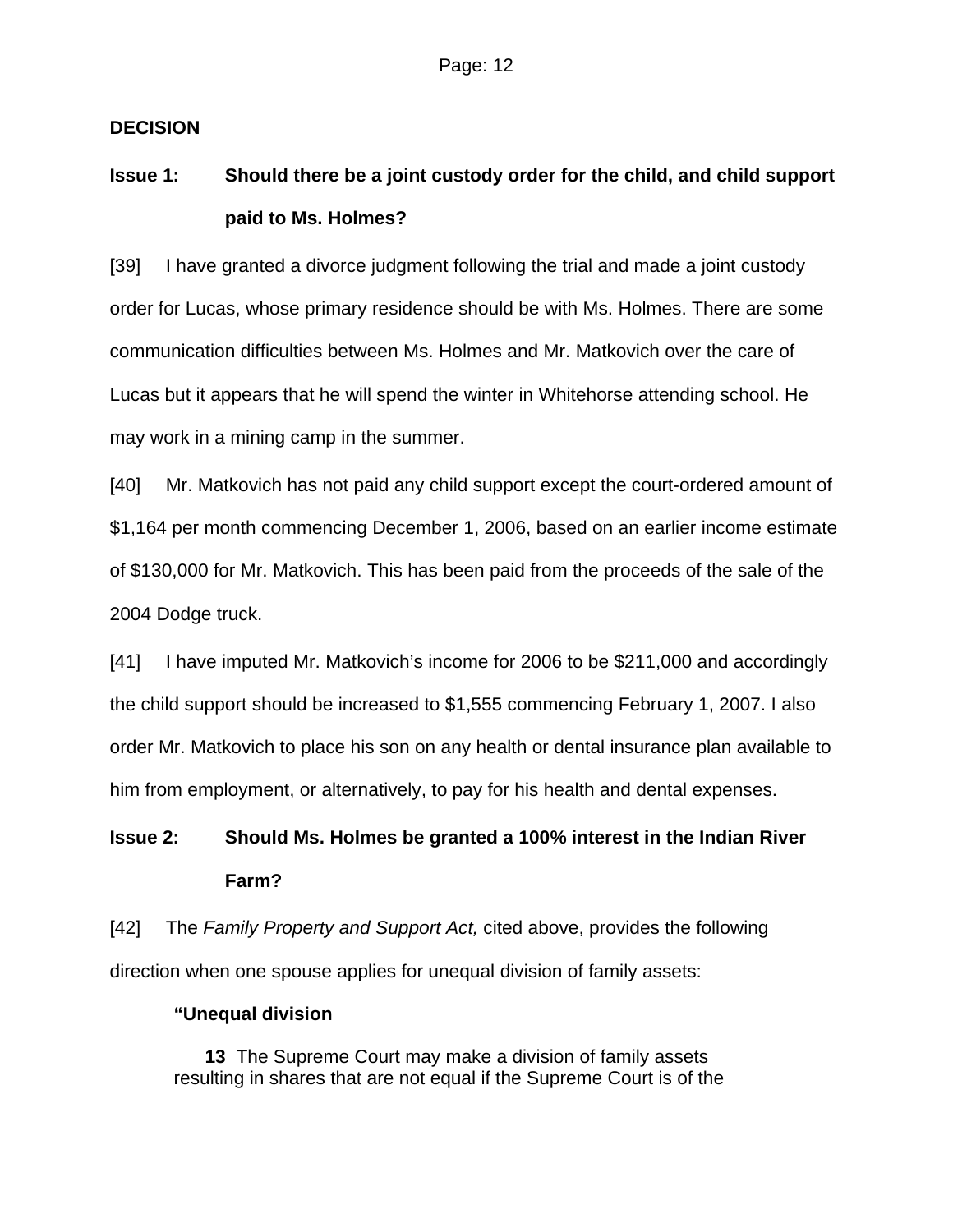opinion that a division of the family assets in equal shares would be inequitable, having regard to

 (a) any agreement other than a marriage contract or a separation agreement;

 (b) the duration of the period of cohabitation under the marriage;

 (c) the duration of the period during which the spouses have lived separate and apart;

(d) the date when property was acquired;

 (e) the extent to which property was acquired by one spouse by inheritance or gift;

 (f) any other circumstance relating to the acquisition, disposition, preservation, maintenance, improvement, or use of property rendering it inequitable for the division of family assets to be in equal shares;

(g) the date of valuation of family assets."

[43] In the context of this marriage, the relevant provisions are ss. 13(e) and (f).

Ms. Holmes provided all the funds from her mother's estate to make the purchase of the farm possible. Over a period of 4 years, from 1994 to 1998, Ms. Holmes paid \$98,400 to purchase the farm.

[44] Clearly, both spouses contributed to the establishment of the farm in terms of personal labour. There is no doubt that Ms. Holmes contributed her equal share and more to the preservation and maintenance of the farm. This is confirmed by the good shape the farm was in before her departure in 2005, compared to its present state of disrepair.

[45] It is also significant that it is the only major asset that she can benefit from, either through maintaining it or selling it if her health continues to deteriorate.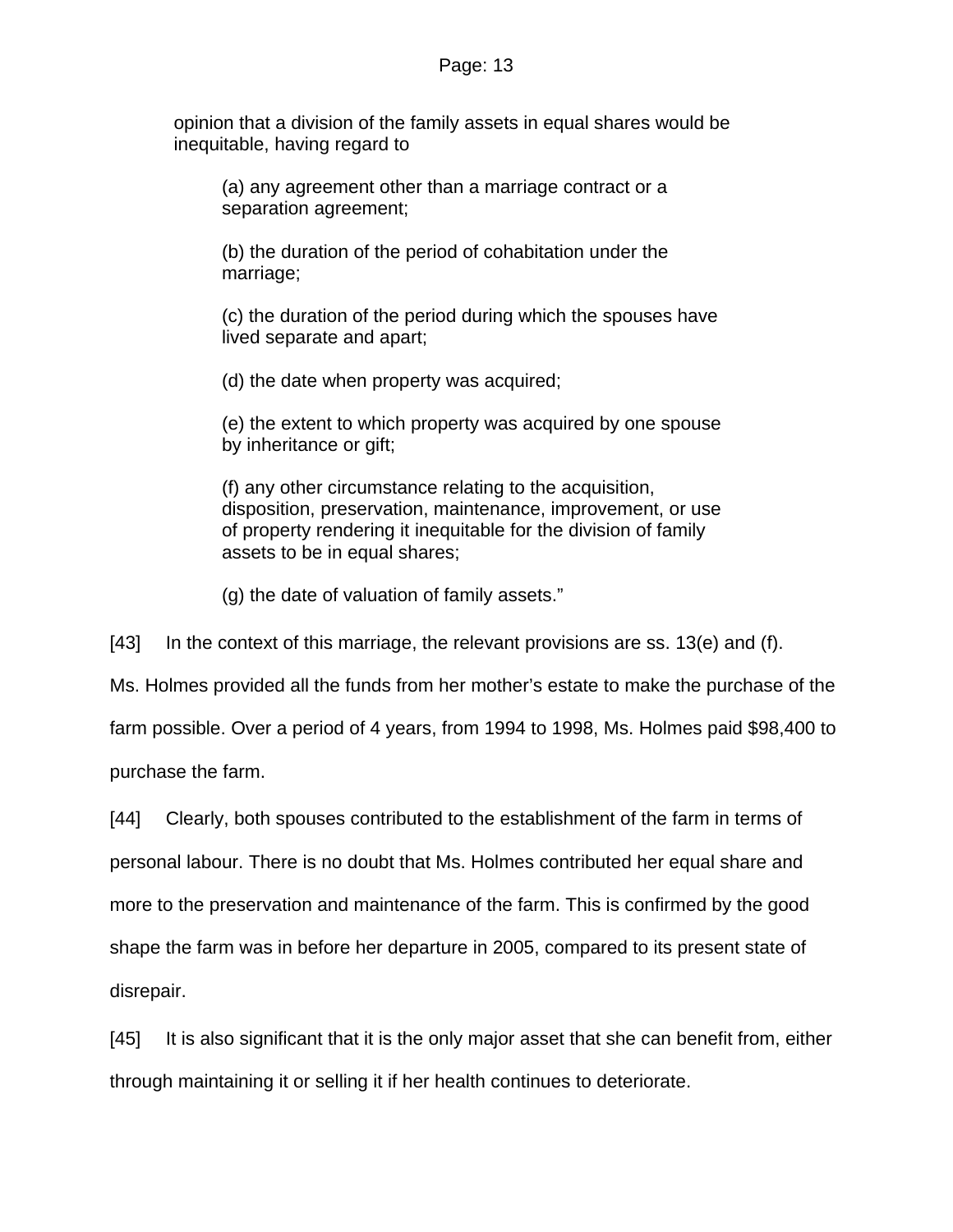[46] I order that Ms. Holmes be granted a 100% interest in the farm. The farm and

equipment should be valued at \$225,000 according to Ms. Holmes.

## **Issue 3: Should Ms. Holmes receive spousal support?**

[47] Section 15.2(4) of the *Divorce Act*, cited above*,* requires the court on marriage

breakdown to take into consideration the means, needs and other circumstances of

each spouse, including:

"(a) the length of time the spouses cohabited;

(b) the functions performed by each spouse during cohabitation; and

(c) any order, agreement or arrangement relating to support of either spouse."

[48] Section 15.2(6) states that a spousal support order should:

"(a) recognize any economic advantages or disadvantages to the spouses arising from the marriage or its breakdown;

(b) apportion between the spouses any financial consequences arising from the care of any child of the marriage over and above any obligation for the support of any child of the marriage;

(c) relieve any economic hardship of the spouses arising from the breakdown of the marriage; and

(d) in so far as practicable, promote the economic selfsufficiency of each spouse within a reasonable period of time."

[49] In the case of *Bracklow* v. *Bracklow*, [1999] 1 S.C.R. 420, the Supreme Court of

Canada summarized the conceptual bases for entitlement to support as follows:

"In summary, the statutes and the case law suggest three conceptual bases for entitlement to spousal support: (1) compensatory, (2) contractual, and (3) non-compensatory. Marriage, as this Court held in *Moge* (at p. 870), is a "joint endeavour", a socio-economic partnership. That is the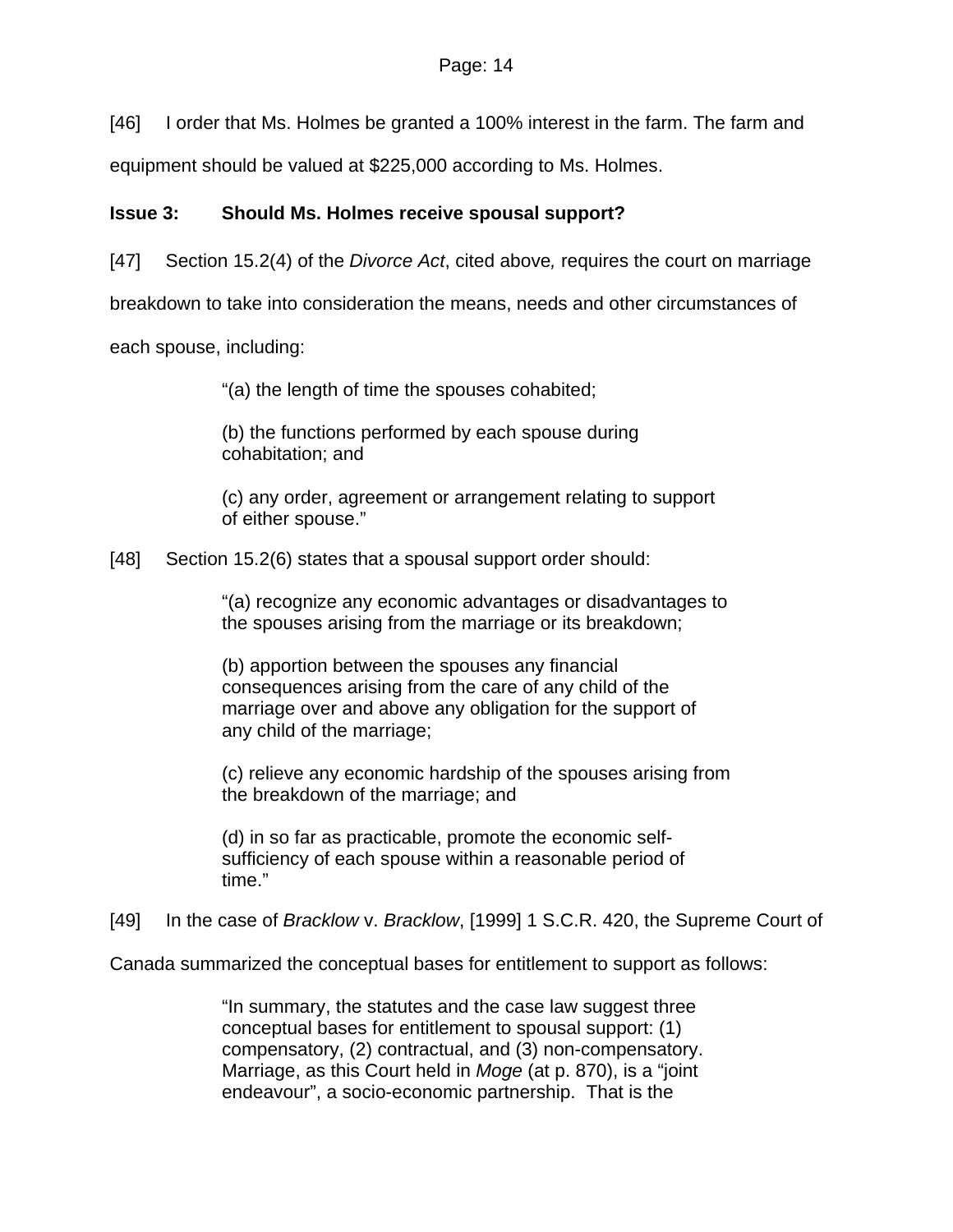starting position. Support agreements are important (although not necessarily decisive), and so is the idea that spouses should be compensated on marriage breakdown for losses and hardships caused by the marriage. Indeed, a review of cases suggests that in most circumstances compensation now serves as the main reason for support. However, contract and compensation are not the only sources of a support obligation. The obligation may alternatively arise out of the marriage relationship itself. Where a spouse achieves economic self-sufficiency on the basis of his or her own efforts, or on an award of compensatory support, the obligation founded on the marriage relationship itself lies dormant. But where need is established that is not met on a compensatory or contractual basis, the fundamental marital obligation may play a vital role. Absent negating factors, it is available, in appropriate circumstances, to provide just support."

[50] The court stated, at para. 46, that following the decision in *Moge* v. *Moge*,

[1992] 3 S.C.R. 813, there is an "increasing willingness to order support for ill and

disabled spouses".

[51] In the case of *Yemchuck* v. *Yemchuk,* 2005 BCCA 406, the British Columbia

Court of Appeal awarded spousal support to a retired husband who had an annual

income of \$37,632 from his wife who was employed full time with an annual income of

\$75,000. The parties were married for 35 years. Prowse J.A. stated at paragraph 50:

"While equalization of the standards of living of the parties is not a stated objective of spousal support, in long-term marriages in which the parties have approached their roles as a partnership where each contributed their various resources, both economic and non-economic, to the relationship, equality of standard of living (which is not the same as equality of income) may well be the just result. …"

[52] Applying these principles to the case at bar, both spouses have contributed to the

marriage over a period of almost 20 years. I am taking into account the substantial time

the parties were together before they formalized their marriage in 2000.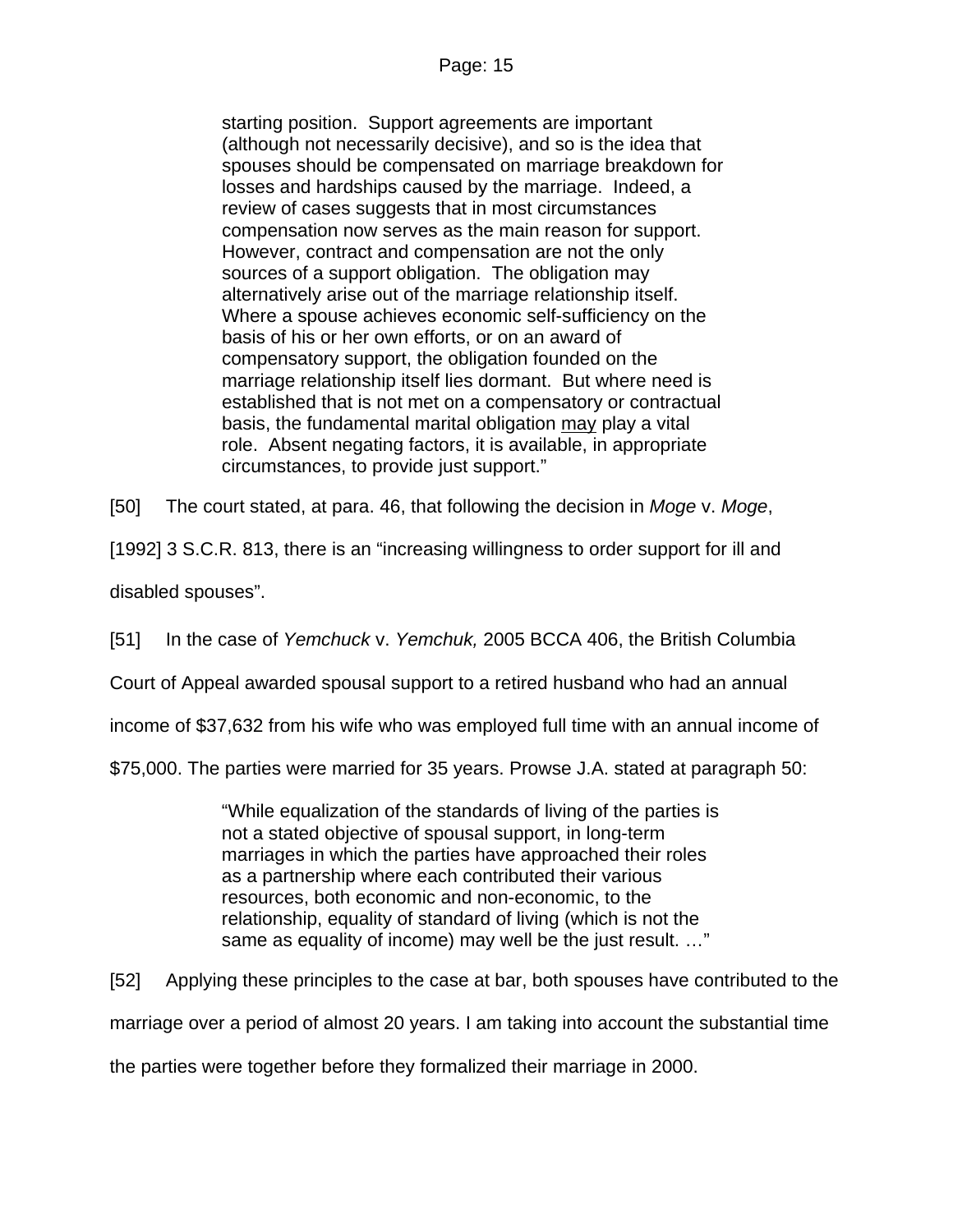[53] Both spouses contributed differently. Ms. Holmes kept the family home together and raised their son while Mr. Matkovich provided labour around the home and farm while he prospected and mined. Ms. Holmes applied her labour and inheritance income to the farm which enabled Mr. Matkovich to make investments in prospecting and mining that would pay off in the long term.

[54] In my view, the parties were a marital partnership and a business partnership. They both worked for the family and their joint endeavours.

[55] On the breakdown of the marriage, Ms. Holmes has very serious health problems that were already evident during the marriage. Her hepatitis C, smoking, depression and recovering alcoholic status were no secrets and there is no doubt that she worked very hard in isolated circumstances without the usual amenities. While the lack of amenities was by choice, it eventually became a burden and she had to leave the farm to seek medical treatment, particularly for her hepatitis C and liver damage.

[56] I conclude that spousal support for Ms. Holmes is not only just but required to relieve her from economic hardship arising out of the marriage. It is simply not practicable to require economic self-sufficiency on her part after this marriage breakdown.

[57] Counsel for Ms. Holmes has provided a spousal guideline calculation based upon the Spousal Support Advisory Guidelines. Imputing an income of \$211,000 for Mr. Matkovich and an income of \$44,000 for Ms. Homes, and taking into account the child support I have ordered, the range of spousal support is from \$3,753 to \$5,013 a month.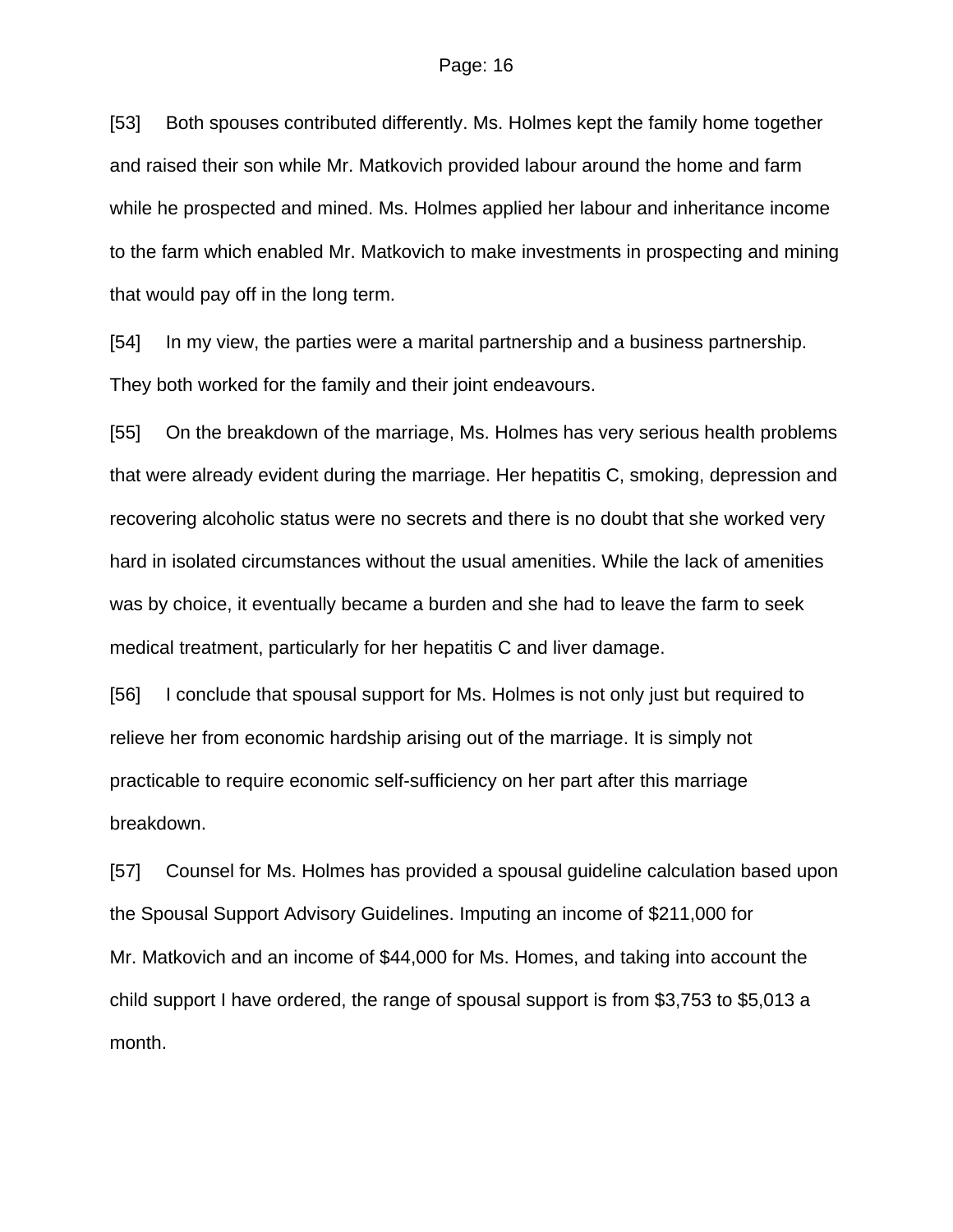[58] Because I have awarded Ms. Holmes 100% of the family farm, it would not be appropriate to award her the high range of spousal support which would result in her having more net disposable income than Mr. Matkovich. Yet, it must be recognized that Mr. Matkovich had the benefit of her full estate income and her full time work at the family farm during the marriage. I order that Mr. Matkovich pay \$4,000 per month spousal support to Ms. Holmes commencing February 1, 2007. This does not result in exact equality of income for Ms. Holmes but it provides for some equality in standard of living.

#### **Issue 4: Should Ms. Holmes receive an interest in the mining assets?**

[59] I have previously indicated that this was a marital and a business partnership. To that extent, the mining and business assets of Mr. Matkovich are family assets in the same way that the farm business was a family asset. Mr. Matkovich did not arrange his mining assets in that way, suggesting that he was prepared to have a partnership in the family farm but not in the mining assets that he was able to accumulate during the marriage.

[60] To the extent that the mining assets may be characterized as non-family assets, reference must be made to ss. 5, 13 (previously set out) and 14 of the *Family Property and Support Act,* cited above:

#### **"Non-family assets**

**14** The Supreme Court may make a division of any property owned by one spouse or both spouses that is not a family asset if

(a) a spouse has unreasonably impoverished the family assets; or

(b) the result of a division of the family assets would be inequitable in all the circumstances, having regard to,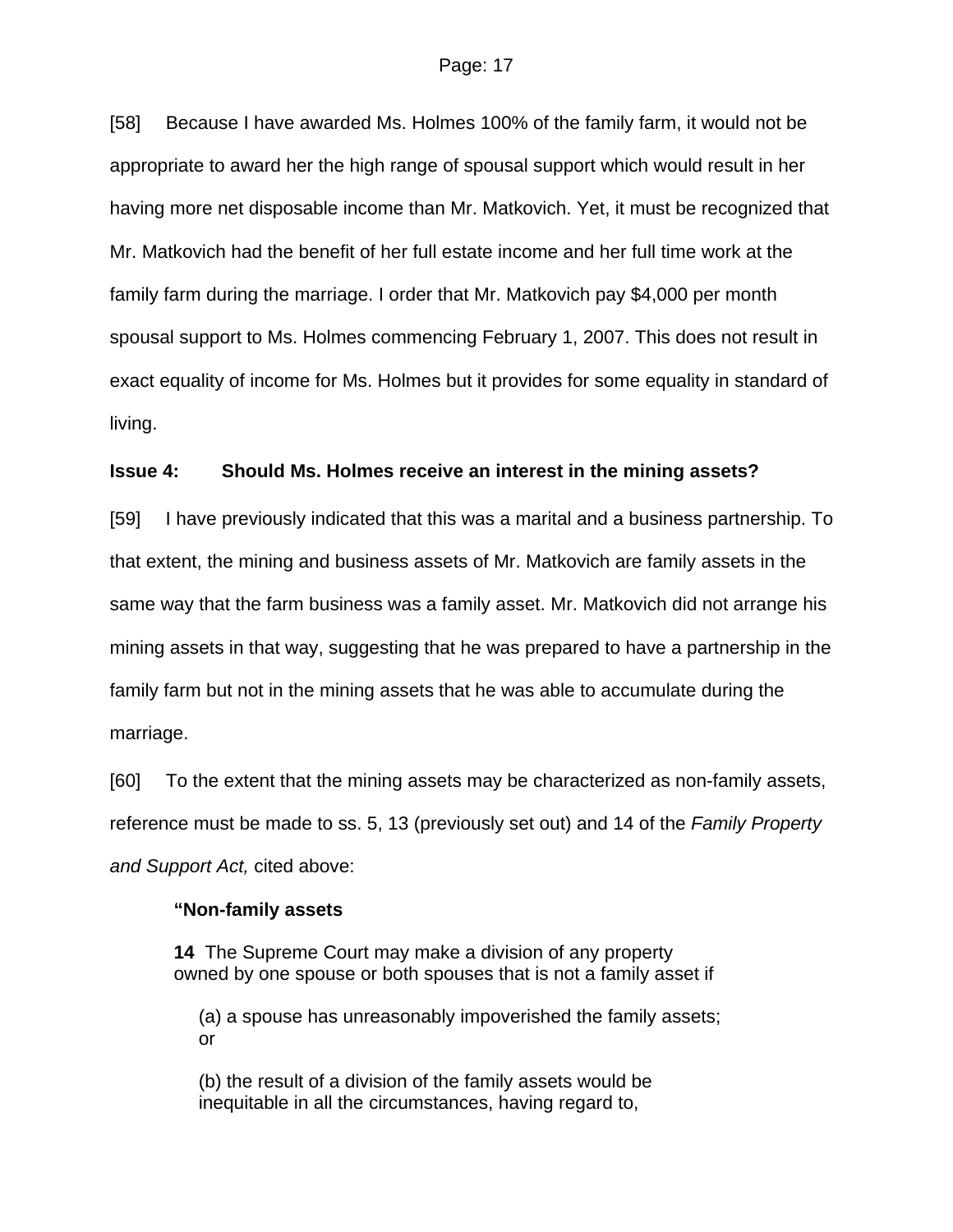$(i)$  the considerations set out in paragraphs 13(a) to (f), and

(ii) the effect of the assumption by one spouse of any of the responsibilities set out in section 5 on the ability of the other spouse to acquire, manage, maintain, operate or improve property that is not a family asset.

## **Purpose of this Part**

**5** The purpose of this Part is to recognize that the law takes insufficient notice of the facts

(a) that child care, household management and financial provision are the joint responsibilities of the spouses, and

(b) that inherent in the marital relationship there is joint contribution, whether financial or otherwise, by the spouses to the assumption of these responsibilities,

and to rectify this deficiency by entitling each spouse to an equal division of family assets on marriage breakdown, subject to the equitable considerations set out in sections 13 and 14.

[61] These provisions of the *Act* recognize that child care and household management

are as important to a family and marital relationship as the creation of non-family assets.

There is no suggestion that Mr. Matkovich has impoverished a family asset. But it is

clear that Mr. Matkovich would not have been able to spend the years he did developing

the mining assets without the financial contributions and work of Ms. Holmes for the

family.

[62] I do not in any way wish to diminish the initiative and perseverance on the part of

Mr. Matkovich to create the significant mining assets that he now has. But by the same

token, it would not be fair to ignore the contribution that Ms. Holmes has made.

[63] With respect to the value of the mining assets, the valuation of Mr. Matkovich's shares in 19651 Yukon Inc. at \$102,000 is a low estimate of the value of the mining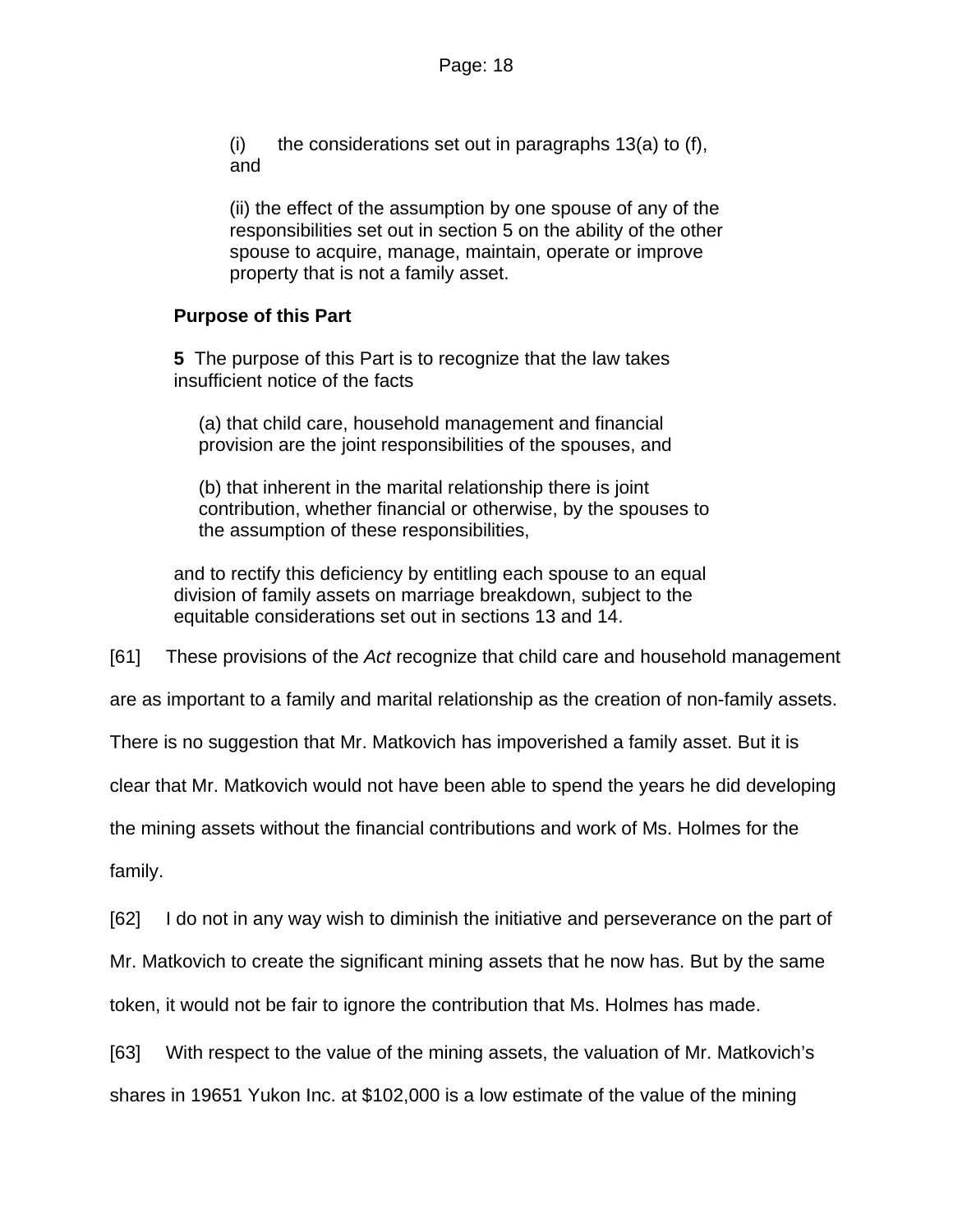assets. It does not take into account the value of the joint venture agreements or the value of quartz and placer claims of both Mr. Matkovich and the company.

[64] Taking all this into consideration along with the transfer of 100% of the farm to Ms. Holmes, I order that Mr. Matkovich pay a lump sum of \$50,000 to Ms. Holmes representing approximately 50% of Mr. Matkovich's share in 19651 Yukon Inc. The value of the placer and quartz claims is not known but the joint venture agreements suggest that they have considerable value. I award Ms. Holmes \$50,000 as compensation for her contribution to their acquisition. I recognize that this may be undervaluing these assets but it is compensated to some extent by Ms. Holmes being awarded the family farm. There are also some smaller assets that can be transferred to Ms. Holmes.

#### **Issue 5: How should the personal effects be divided?**

[65] There are a number of personal effects, shares and equipment to be divided.

[66] Ms. Holmes shall receive all her personal effects and furniture as well as the farm equipment. I order the Promithian shares and Air North shares in the name of Mr. Matkovich transferred to Ms. Holmes. This should cover the unpaid \$10,000 loan to Mr. Matkovich's sister. I order her gold wedding ring to be returned to her. I order that the trailer in Whitehorse and her car belong to her.

[67] I order the shop equipment and mining equipment belong to Mr. Matkovich. He shall be the sole owner of all his claims and his shares in 19651 Yukon Inc. and any personal interests that he has in the joint venture agreements upon his payment of \$100,000 to Ms. Holmes. He shall also receive his gun and ivory collections.